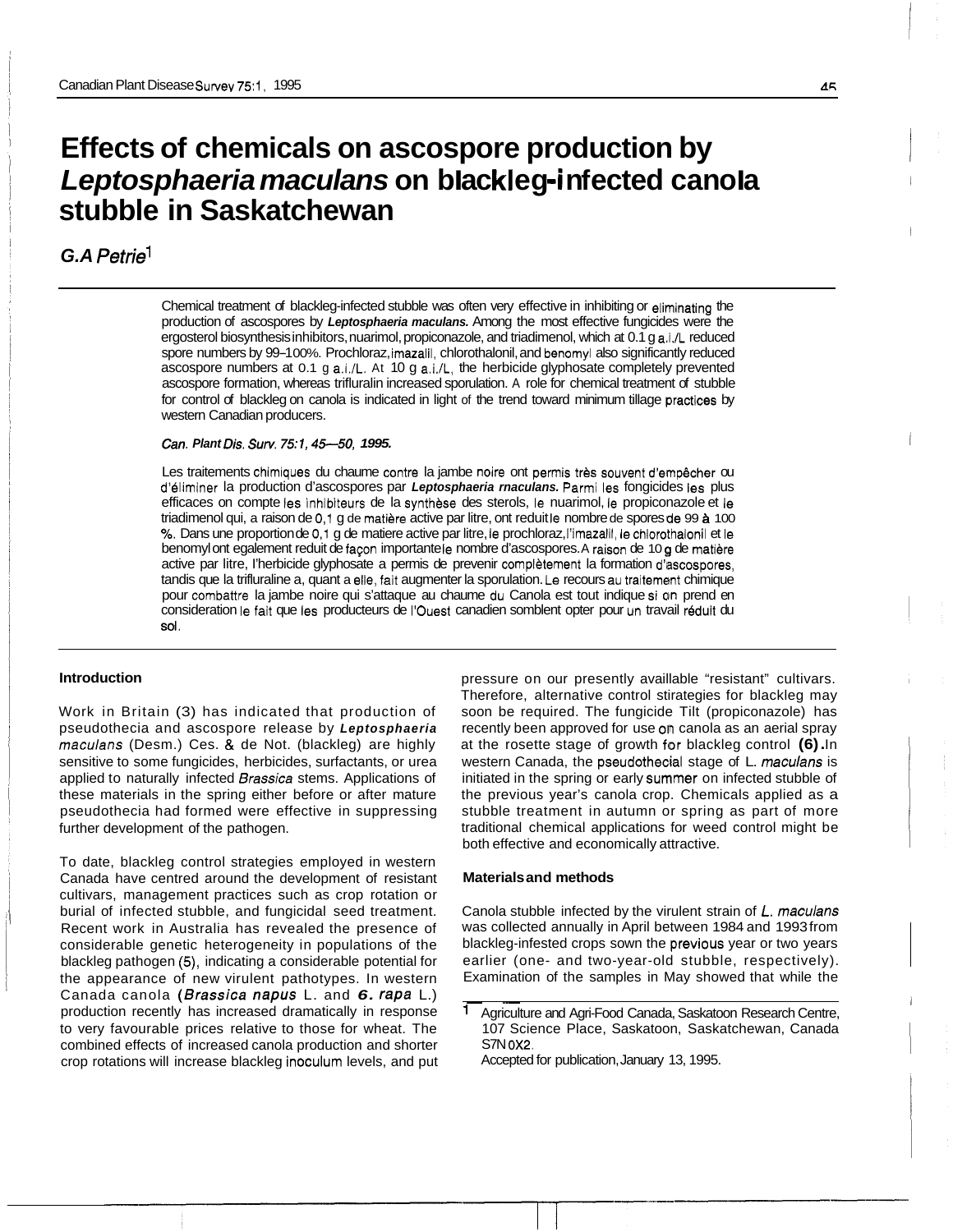one-year-old stubble was free of ascocarps, they were present on the two-year-old material. The harvested oneand two-year-old stubble was divided into lots each consisting of 15 basal stem segments, Four replicate stem lots were dipped for 10 seconds in a solution or suspension of each test compound, placed in 8 cm high by 11 cm. dia. plastic pots and transferred outdoors. The one-year-old samples were tested for sporulation in September; the twoyear-old samples were tested before chemical treatment and again in mid-July or later. Estimates of sporulation were made using ascospore liberation tunnels (2) with the air flow adjusted to 13,000 cc/min using a Rotameter (Brooks Rotameter Co., Lansdale, PA). Ascospores were collected for one hour on microscope slides coated with vaseline. LSDs were calculated using log-transformed spore numbers. The chemicals used in the present study are listed in Table 1. Several had been tested earlier by Humpherson-Jones and Burchill (3), but prochloraz, nuarimol, imazalil, propiconazole, triadimenol, and chlorothalonil were not included in their study. Concentrations of 1 .O, 0.5, and **0.1** g a.i./L were generally used for fungicides, **10** g a.i./L for herbicides, and 50 g product/L for surfactants and urea.

# **Results**

For at least five years between 1984 and 1993, adverse environmental conditions resulted in low spore numbers (Petrie, unpublished). Sporulation in 1992 and 1993 was at a higher level and results for these two years will be reported. Additional data for propiconazole were obtained in 1994 using one- and two-year-old blackleg-infected stubble.

Several fungicides significantly reduced or entirely prevented sporulation by *L. maculans* when applied to the one-year-old stubble samples before pseudothecial development. Among the most effective were the ergosterol biosynthesis inhibitors, nuarimol, triadimenol and propiconazole (Tables 2, 3 and 5). Among the herbicides, glyphosate (Roundup) at 10 g a.i./L prevented ascospore production entirely, whereas trifluralin (Treflan) increased it significantly. Triallate (Avadex BW) reduced sporulation substantially but the results were not statistically significant. Metribuzin (Sencor) had only a slight effect (Table 2). Propiconazole, urea, benomyl and triton X-1 00 suppressed ascospore production substantially when applied to samples that were already producing ascospores (2-year-old material) (Tables 4 and 5). There was a slight increase in ascospore numbers with trifluralin (Table 4). The mean number of ascospores discharged by the water controls in mid-July was 6.9 times greater than that in mid-May (Table 4). An estimate of potential ascospore production was calculated for the four chemical treatments by multiplying their mid-May values by 6.9. These four potential values for the treatments were less than 25% of the control value and showed a 77 to almost 100% reduction in potential ascospore production. In 1994 propiconazole at a concentration of 0.01 g a.i./L or higher produced significant reductions in ascospore numbers in both one- and two-yearold material (Table 5). Sporulation by *L. rnaculans* on the untreated one-year-old stems was much better than on the untreated 2-year-old stems, a reflection of the relative fecundity of the pathogen on the individual collections, which originated in different fields.

# **Discussion**

The results support the conclusion of the British workers (3) that chemical treatment of blackleg-infected stubble may be effective in breaking the life cycle of *L. maculans.* Stubble treatments would appear to be more effective than applications of the same materials as seed dressings (7,8) or aerial sprays of field plantings (6).

Sporulation of *L. maculans* can continue on exposed stubble for seven or more years; complete burial of stubble reduces inoculum levels more rapidly. However, it has proven difficult if not impossible to entirely eliminate blackleg from a field by rotations and conventional tillage, or even by burial of crop residues (1,4, and Petrie, unpublished).

The profound effect upon ascospore production shown by some commonly used herbicides indicates a need for further studies in this area. With the movement toward minimum tillage on the part of producers, and conservation of plant debris on the soil surface, it would be timely to investigate selected chemicals on a field scale and to obtain estimates of their economic returns.

# **Literature cited**

- **1.** Alabouvette, C. and Brunin, B. **1970.** Recherches sur la maladie du colza due **A** *Leptosphaeria* maculans (Desm.) Ces. et de Not. I. - Rôle des restes de culture dans la conservation et la dissemination du parasite. Ann. Phytopathol. 2:463-475.
- **2.** Hirst, J.M. and Stedman, O.J. **1962.** The Epidemiology of apple scab *(Venturia* inaequalis (Cke.) Wint.). 11. Observations on the liberation of ascospores. Ann. Appl. Biol. **50:525-550.**
- 3. Humpherson-Jones, F.M. and Burchill, R.T. **1982.** Chemical suppression of the sexual stage of *Leptosphaeria* maculans on oil-seed rape and turnip seed crop straw. Ann. Appl. Biol. **100:281-288.**
- **4.** Mac Nish, G.C. **1979.** Survival of *Leptosphaeria* maculans in rapeseed root tissue. Australas. Plant Pathol. **8:23-24.**
- **5.** Plummer, K.M. and Howlett, B.J. **1993.** Major chromosomal length polymorphisms are evident after meiosis in the phytopathogenic fungus *Leptosphaeria* maculans. Curr. Genet. **21:l-7.**
- **6.** Seguin-Swartz, **G.** (ed.). **1994.** Fungicide 'Tilt" for the control of blackleg in canola. Blackleg News **2:4-5.**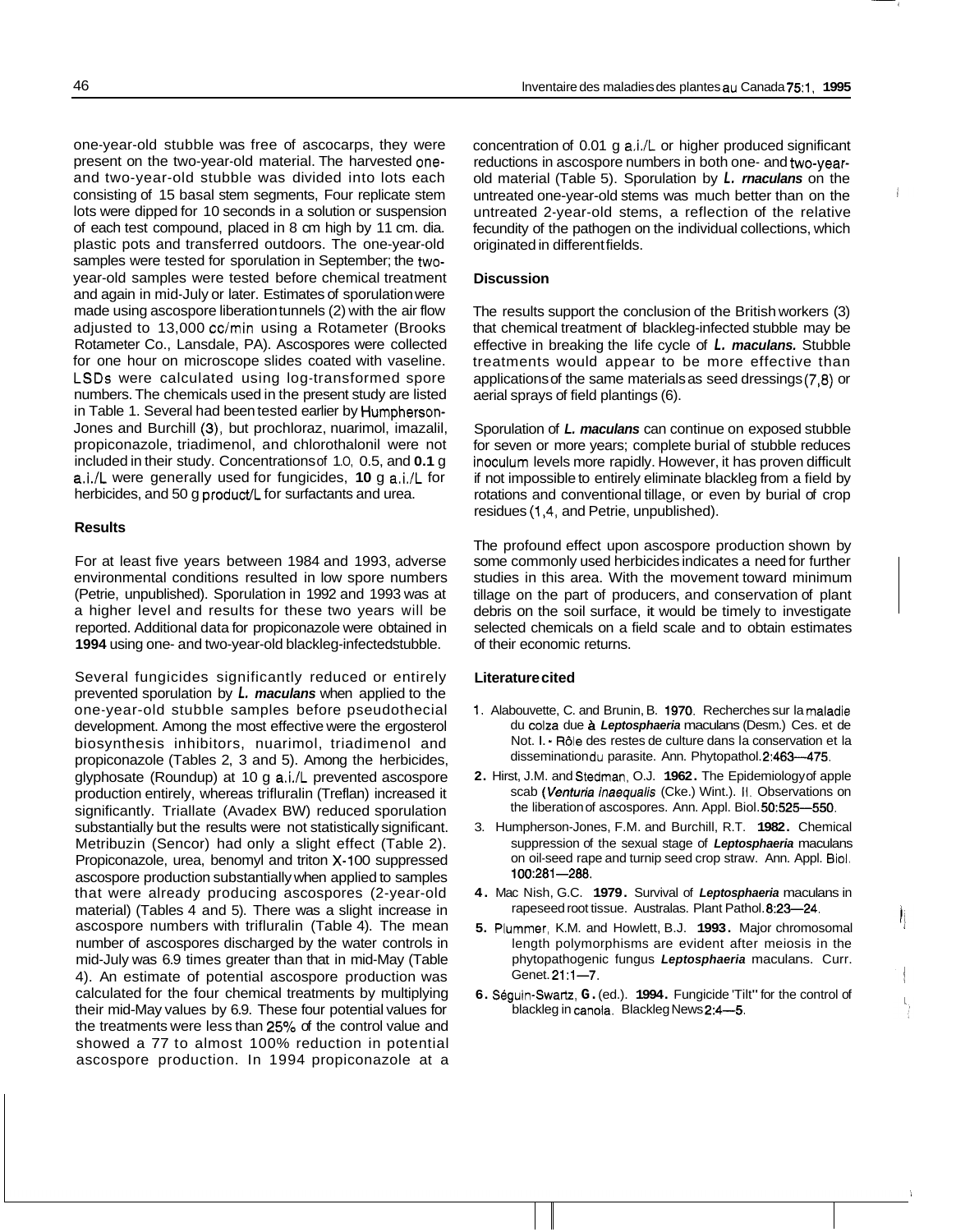- 7. Verrna, P.R. and McKenzie, D.L. 1982. Evaluation of seed treatment fungicides for control of blackleg infection in canola, 1982. Pesticide Research Report, Agriculture Canada, Ottawa, Ontario. p. 233.
- 8. Verrna, P.R., McKenzie, D L. and Kaminski, D. 1983. Effectiveness of fungicide seed treatments in controlling blackleg infection in canola, 1983. Pesticide Research Report, Agriculture Canada, Ottawa, Ontario. p.232.

| Table 1. Chemicals tested for their ability to suppress ascospore production in Leptosphaeria maculans. |  |  |
|---------------------------------------------------------------------------------------------------------|--|--|
|                                                                                                         |  |  |

| Chemical                                                                                                                      | Active ingredient                                                                                                                                                                 | Source                                                                                                                                                                    |
|-------------------------------------------------------------------------------------------------------------------------------|-----------------------------------------------------------------------------------------------------------------------------------------------------------------------------------|---------------------------------------------------------------------------------------------------------------------------------------------------------------------------|
| <b>Fungicides</b>                                                                                                             |                                                                                                                                                                                   |                                                                                                                                                                           |
| Baytan<br><b>Benlate</b><br><b>Bravo</b><br>Fungaflor<br>Mertect<br>Ronilan<br>Rovral<br>Sportak<br>Tilt<br>Tersan<br>Vitavax | triadirnenol<br>benornyl<br>chlorothalonil<br>irnazalil<br>thiabendazole<br>nuarirnol<br>vinclozolin<br>iprodione<br>prochloraz<br>propiconazole<br>thirarn<br>carbathiin<br>urea | Uniroyal<br>DuPont<br>SIDS Biotech.<br>Elanco<br>Clhipman<br>Elanco<br><b>BASF</b><br>Rhône Poulenc<br>Elanco<br>Ciba-Geigy<br>DuPont<br>Uniroyal/Gustafson<br><b>BDH</b> |
| <b>Herbicides</b>                                                                                                             |                                                                                                                                                                                   |                                                                                                                                                                           |
| Avadex BW<br>Roundup<br>Sencor<br>Treflan                                                                                     | triallate<br>glyphosate<br>rnetribuzin<br>trifluralin                                                                                                                             | Monsanto<br>Monsanto<br>Chernagro<br>DowElanco                                                                                                                            |
| Surfactants                                                                                                                   |                                                                                                                                                                                   |                                                                                                                                                                           |
| Agral 90<br>Triton $X-100$                                                                                                    | alkyl phenol<br>ethylene oxide<br>t-octyl phenol<br>ethoxylates                                                                                                                   | Chiprnan<br>Rohm & Haas                                                                                                                                                   |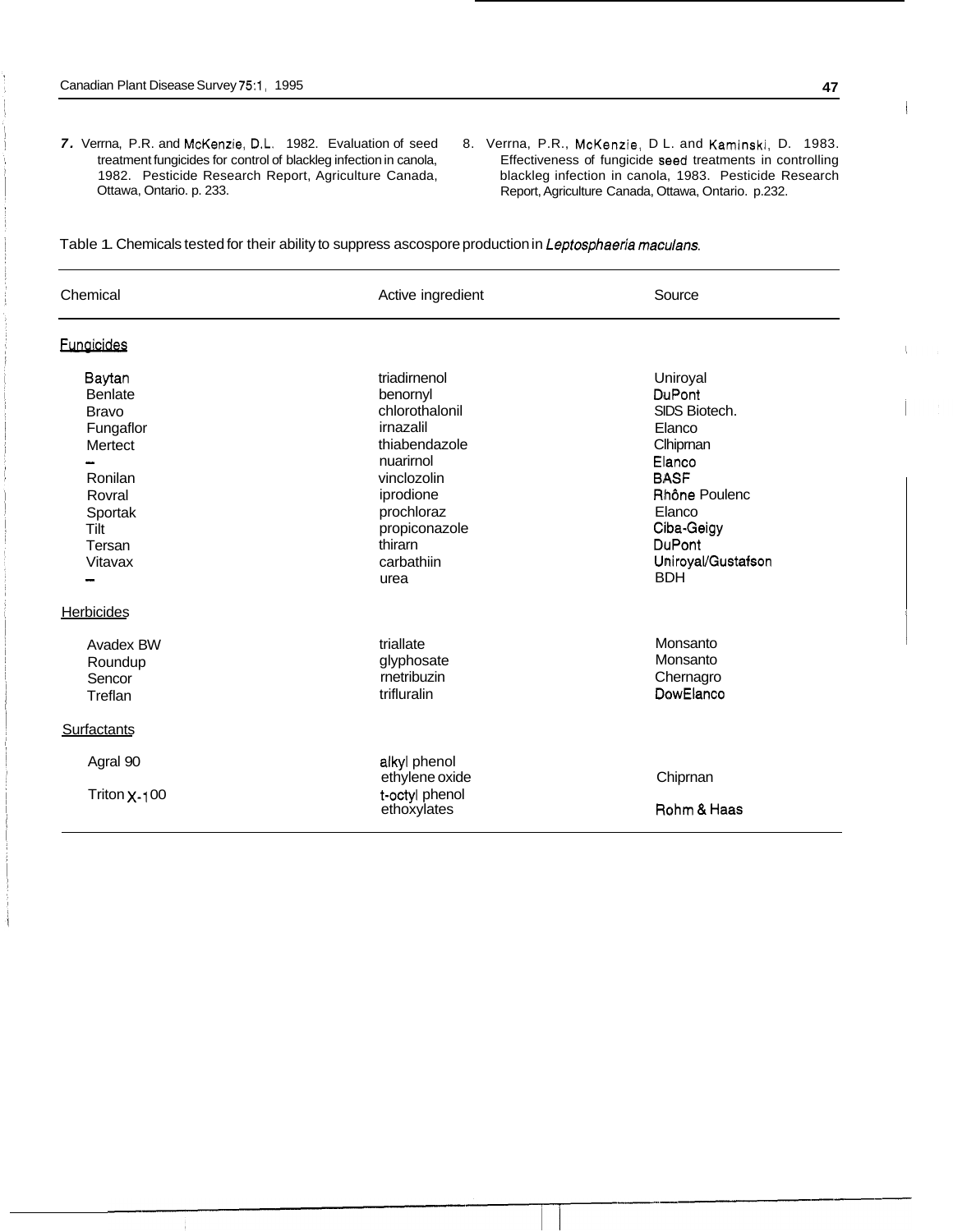| Chemical                        | Concentration             | Mean no.<br>ascospores** | % reduction or<br>increase |
|---------------------------------|---------------------------|--------------------------|----------------------------|
| Water (control)<br>Urea $(g/L)$ | 50.0                      | 2178<br>1154             | $-47.0$                    |
| Funaicides la a.i./L)           |                           |                          |                            |
| Benomyl                         | 1.0<br>0.25               | $21*$<br>691*            | $-99.1$<br>$-68.3$         |
| Carbathiin                      | $\mathbf{I}^{\mathbf{0}}$ | 449*                     | $-79.4$                    |
| Iprodione                       | 1.0                       | 3127                     | $+43.6$                    |
| Thiabendazole                   | 1.0                       | 15"                      | $-99.3$                    |
| Herbicides la ai./L)            |                           |                          |                            |
| Glyphosate                      | 10.0                      | $0^*$                    | $-100.0$                   |
| Metribuzin                      | 10.0                      | 1976                     | $-9.3$                     |
| Triallate                       | 10.0                      | 908                      | $-58.3$                    |
| Trifluralin                     | 10.0                      | 4974*                    | $+128.4$                   |
| Surfactants (g product/L)       |                           |                          |                            |
| Agral-90                        | 50.0                      | $191*$                   | $-91.2$                    |
| Triton X-100                    | 50.0                      | 1024*                    | $-53.0$                    |

Table 2 Results of treating 1-year-old blackleg-infectedcanola stubble with chemicals prior to the development of pseudothecia of Leptosphaeria maculans (1992).

• Significantly different from the control at  $P = 0.05$ , according to LSD test.

\*\* Values are means of four replications.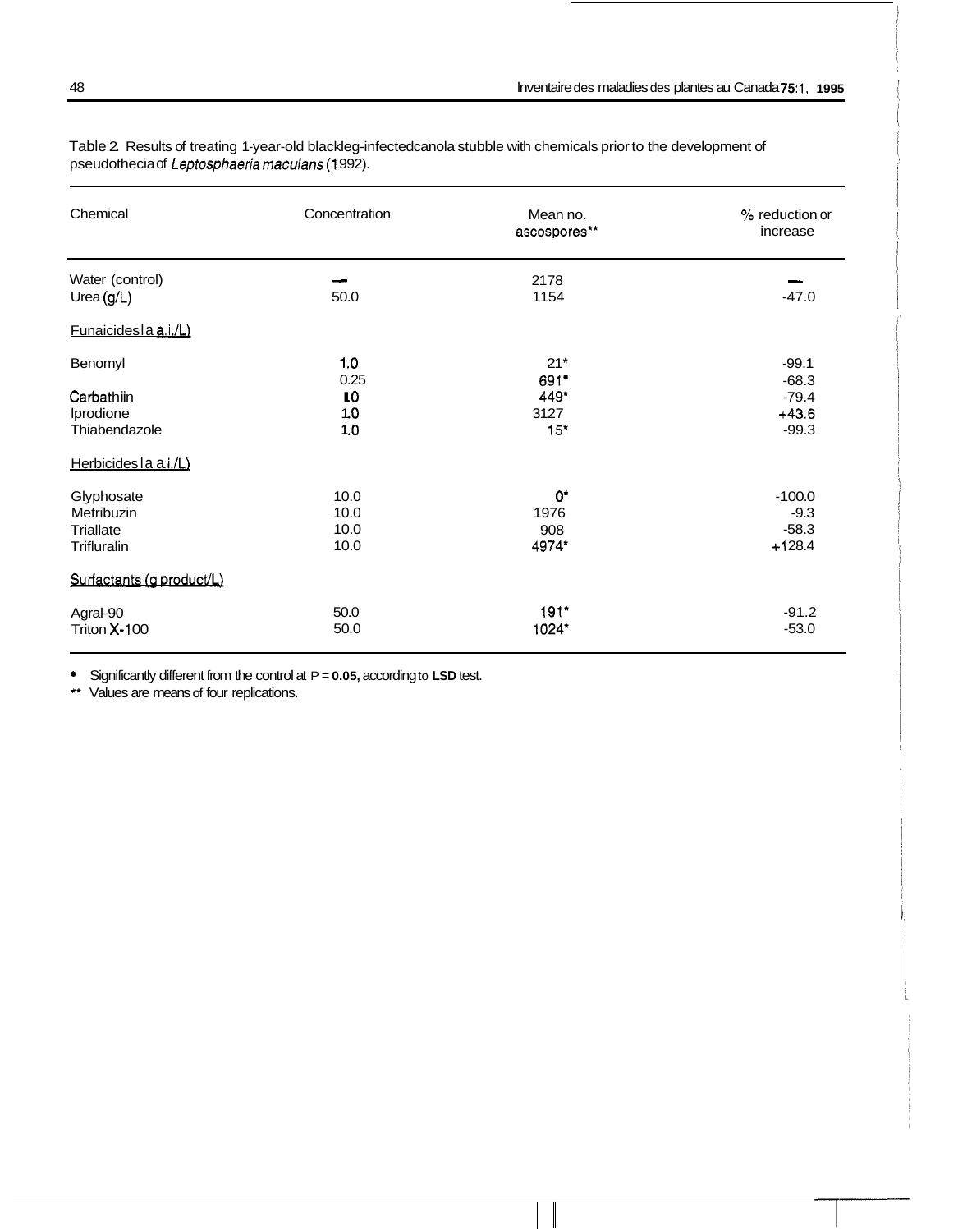| Chemical           | Concentration<br>(g a.i.L) | Mean no. ascospores** | % reduction |
|--------------------|----------------------------|-----------------------|-------------|
| Water (control)    | 50.0                       | 6718                  |             |
| Urea               |                            | 457*                  | 93.2        |
| Eunaicides         |                            |                       |             |
| Benornyl           | 1.0                        | 0*                    | 100.0       |
|                    | 0.5                        | $94*$                 | 98.6        |
|                    | 0.1                        | 1419*                 | 78.9        |
| Chlorothalonil     | $1.0\,$                    | 1299*                 | 80.7        |
|                    | 0.5                        | 1266*                 | 81.1        |
|                    | 0.1                        | 2275*                 | 66.1        |
| Imazalil           | $1.0\,$                    | $0^*$                 | 100.0       |
|                    | 0.5                        | $0^*$                 | 100.0       |
|                    | 0.1                        | 599*                  | 91.1        |
| Nuarirnol          | $0.1 - 1.0$                | $0^{\star}$           | 100.0       |
| Prochloraz         | 1.0                        | $0^*$                 | 100.0       |
|                    | 0.5                        | $11*$                 | 99.8        |
|                    | 0.1                        | 322*                  | 95.2        |
| Propiconazole      | $1.0\,$                    | $0^*$                 | 100.0       |
|                    | 0.5                        | $1*$                  | 99.98       |
|                    | 0.1                        | 65*                   | 99.0        |
| Thiabendazole      | 1.0                        | 651*                  | 90.3        |
|                    | 0.5                        | 2413                  | 64.1        |
|                    | $0.1\,$                    | 4375                  | 34.9        |
| Thirarn            | 1.0                        | $731*$                | 89.1        |
|                    | 0.5                        | 1133*                 | 83.1        |
|                    | $0.1\,$                    | 1878                  | 72.0        |
| Triadimenol        | 1.0                        | $0^*$                 | 100.0       |
|                    | 0.5                        | $0^*$                 | 100.0       |
|                    | $0.1\,$                    | $33*$                 | 99.5        |
| Vinclozolin        | $1.0\,$                    | 430*                  | 93.4        |
|                    | 0.5                        | 792*                  | 88.2        |
|                    | 0.1                        | 1778                  | 73.5        |
| <b>Surfactants</b> | (g product/L)              |                       |             |
| Agral-90           | 50.0                       | 1200*                 | 82.1        |
|                    | 25.0                       | 31.25                 | 53.5        |
|                    | 5.0                        | 2750                  | 59.1        |

Table 3. Results of treating 1-year-old blackleg-infected canola stubble with chemicals prior to the development of pseudothecia of Leptosphaeria maculans (1993).

Significantly different from the control at P=0.05, according to LSD test.

\*\* Values are means of four replications.